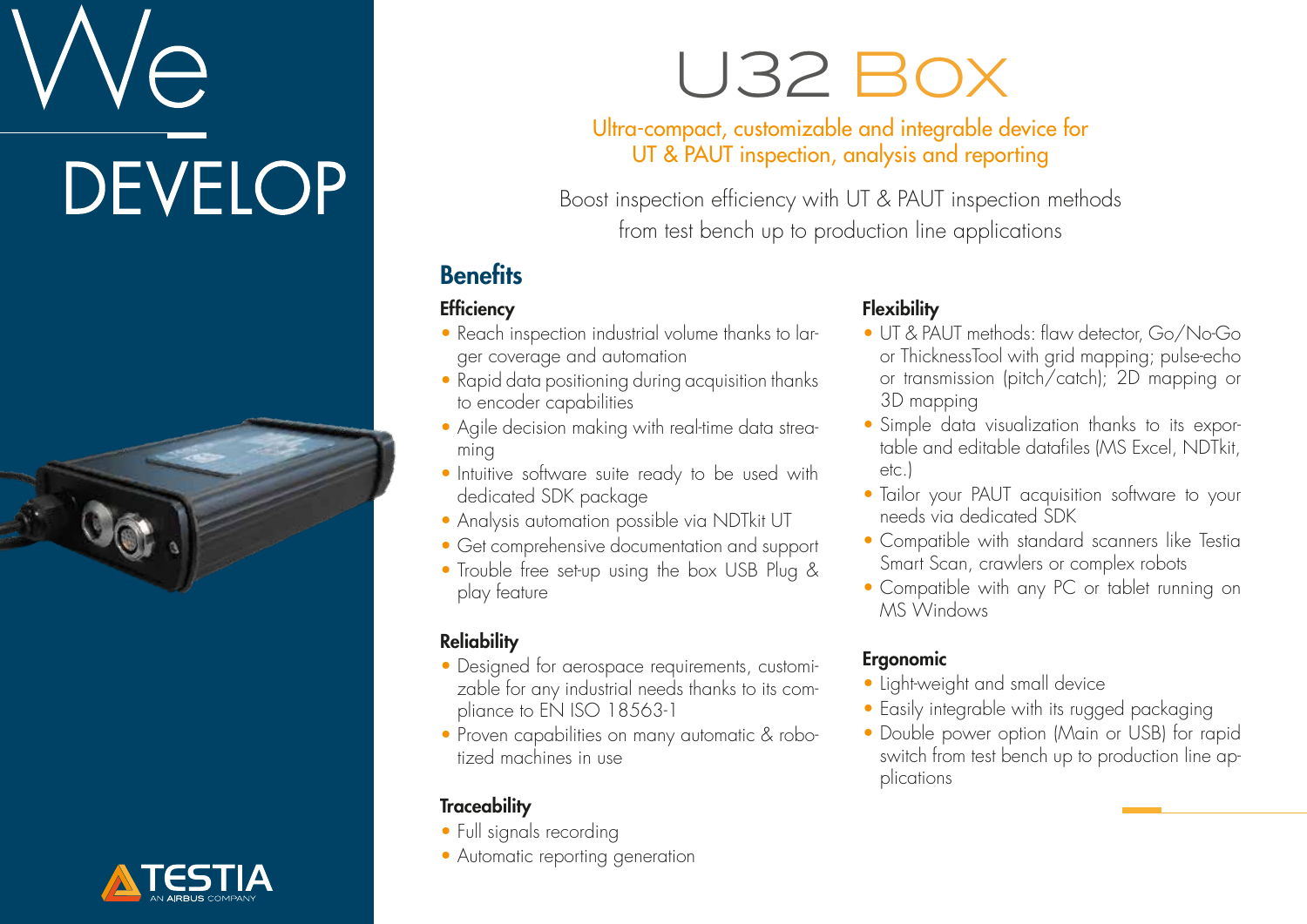# $\ominus$ **DEVELOP**





### U32 Box

Ultra-compact, customizable and integrable device for UT & PAUT inspection, analysis and reporting

#### Features

- UT & PAUT methods
- PAUT SDK (Software Development Kit)
- Ultra compact architecture
- USB plug and play device
- Rapid data referencing during acquisition thanks to its encoder capabilities (up to 3)
- Digital continuity brick between acquisition and reporting
- Analysis automation via NDTkit UT
- Automatic reporting generation
- Double power option (Main or USB)

#### Technical specifications

Dimensions: 200 mm  $\times$  80 mm  $\times$  35 mm

Weight 0.36 kg (battery included)

#### Connectors:

- Power, communication and data transfer: USB2 (5 V ; 1 A ; 35 Mb/s)
- External power supply: 1 Lemo® 5 pins (5 V / < 2.4 A)
- Phased arrays: 1 Ipex®
- 3 encoders inputs + 1 trigger: Fischer® 12 pins

External power supply: 100-240 V AC 50/60 Hz 1.6–0.9 A or USB

Analog signals output: none

Environment: Rohs

Standards compliance: CE marking & ISO 18563-1

IP rating: IP54

Range of operating temperatures: 0 °C to 40 °C

Relative operating humidity: 30 % to 80 % (no condensation)

Network electricity fluctuation: up to  $\pm 10$  % of the maximum voltage

Overvoltage category: II

Pollution level: 2



Materials: All